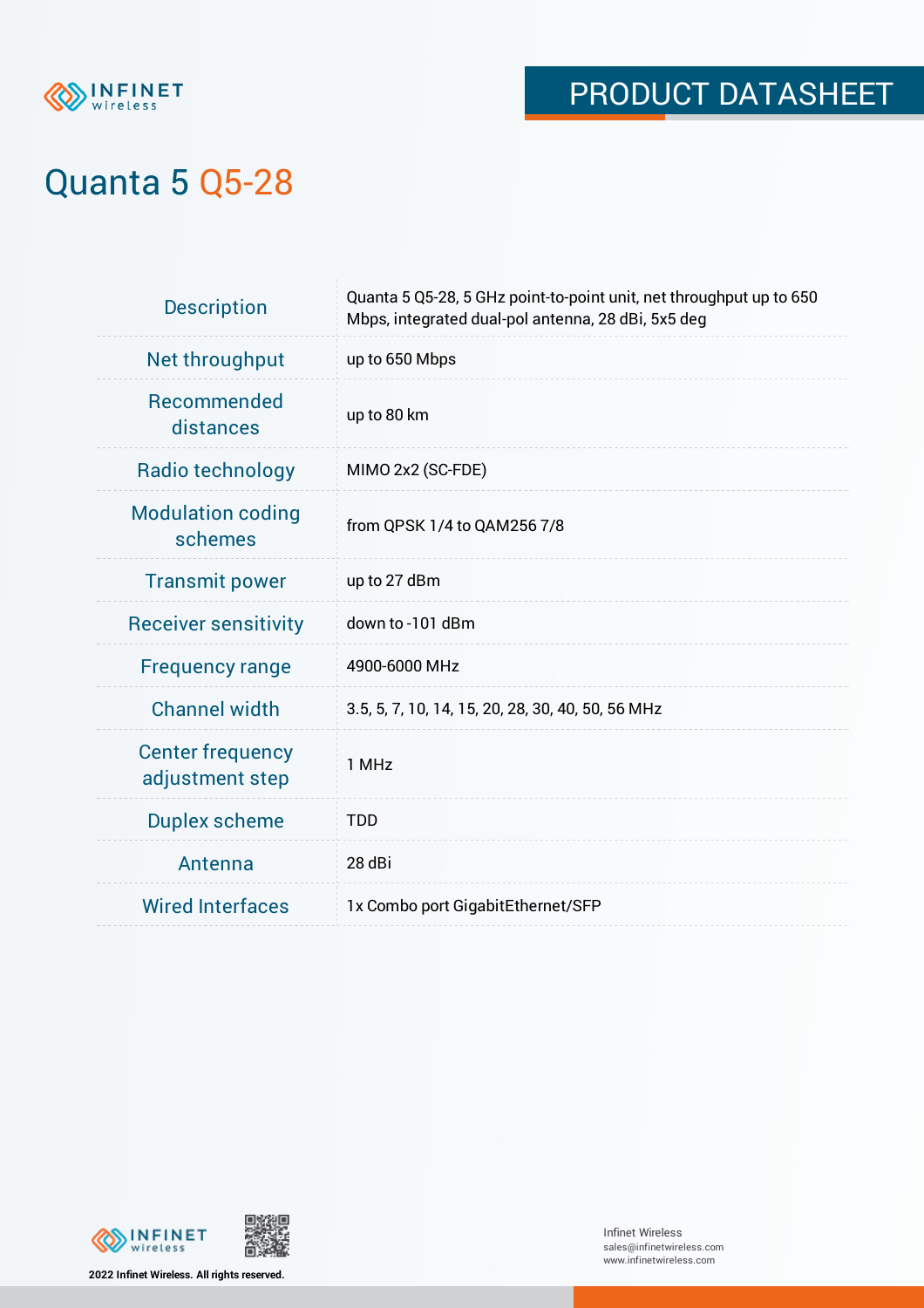

# Quanta 5 Q5-28

| <b>Consumption</b>         | up to 15 W                                                                                                                                                                                                                                                                                                                                                                  |
|----------------------------|-----------------------------------------------------------------------------------------------------------------------------------------------------------------------------------------------------------------------------------------------------------------------------------------------------------------------------------------------------------------------------|
| <b>Power options</b>       | 90-240 VAC $\sim$ @ 50/60 Hz, ±4356 VDC                                                                                                                                                                                                                                                                                                                                     |
| <b>Outdoor Unit (ODU)</b>  | 600 x 600 x 68 mm, 5.8 kg                                                                                                                                                                                                                                                                                                                                                   |
|                            |                                                                                                                                                                                                                                                                                                                                                                             |
| <b>Part Number Example</b> | Q5-28/08502                                                                                                                                                                                                                                                                                                                                                                 |
| <b>Packing List</b>        | $-$ Outdoor unit Q5-28 - 1 pcs.<br>- Power Supply IDU-CPE-G(24W) - 1 pcs.<br>- Power Cord - 1 pcs.<br>- Cable Gland INFINET-GLAND-V1 - 1 pcs.<br>- Cable Gland INFINET-GLAND-V2 - 1 pcs.<br>- Standard RJ-45 connector - 1 pcs.<br>- Shielded RJ-45 connector - 1 pcs.<br>- RJ-45 Plug Cap - 1 pcs.<br>- MONT-KIT-85S Mounting kit - 1 pcs.<br>- Quick Start Guide - 1 pcs. |





**2022 Infinet Wireless. All rights reserved.**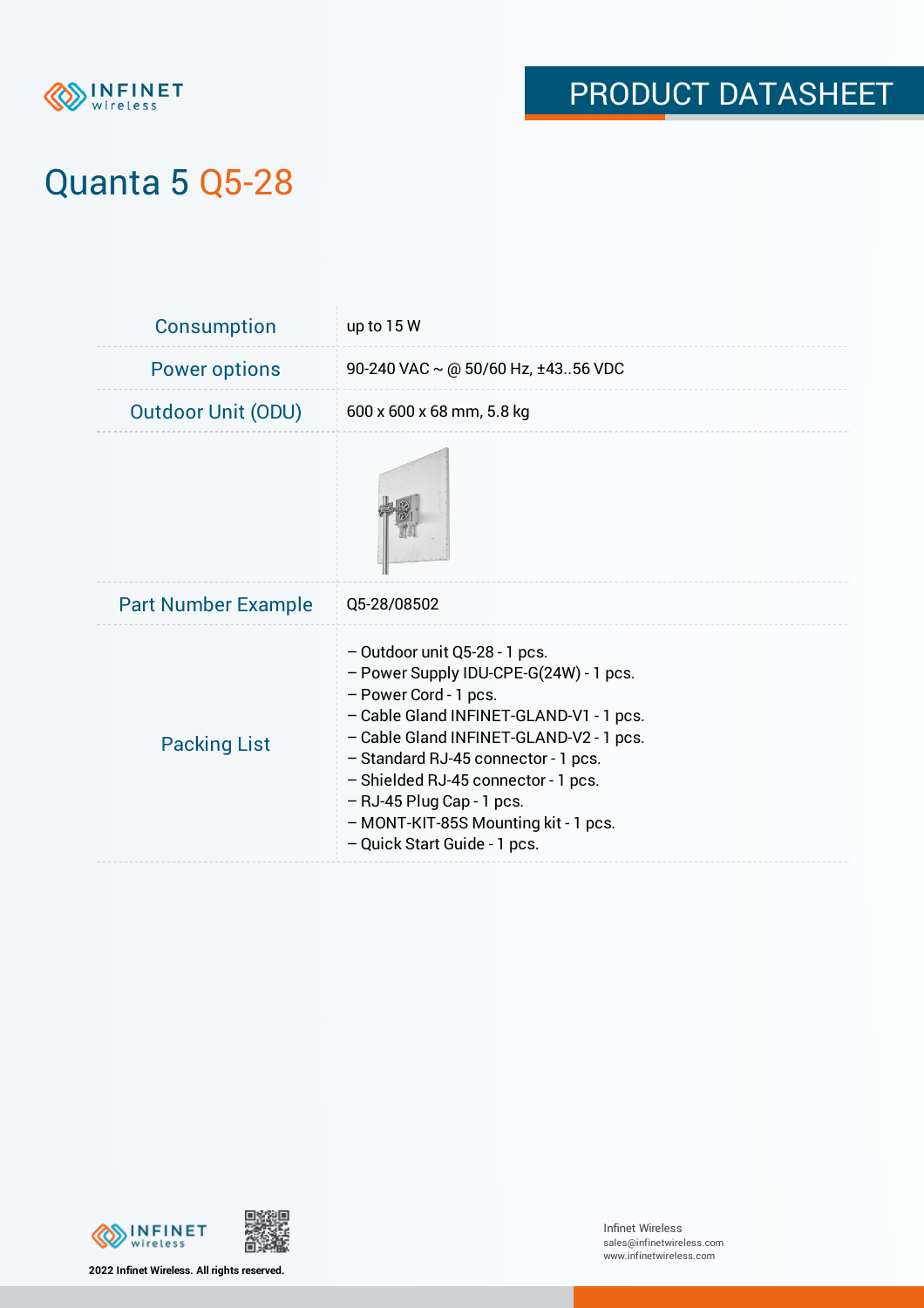

# Quanta 5 Q5-28

### Features

### **RADIO**

- **DFS** 
	- ETSI/FCC, including radar detection (including off-channel CAC) and adaptivity
- Þ **Instant DFS**
	- background spectrum monitoring by both Master and Slave terminal units
	- seamless channel change
- **Automatic Bitrate Control** Þ
- Þ **Automatic Transmit Power Control**
- Þ **Channel Time Adjustment**

#### **NETWORKING**

- Þ **Built-in full-fledged L2 switch supporting**
- Þ **Transparent L2 transport for Ethernet traffic of any type**

### **MANAGEMENT FEATURES**

- **Various Management Protocols: HTTP, SSH, HTTPS, Telnet, SNMP v1/2c/3 (MIB-II and proprietary MIBs)**
- **Graphical User Interface**
- **LED Indication: power status, wireless and wired link status, signal level**
- **Antenna alignment tool**
- ٠ **Automatic software update**
- **Online monitoring with proprietary EMS InfiMONITOR**

### **QUALITY-OF-SERVICE**

- **8 priority queues**
- **IEEE 802.1p support**
- **IP DiffServ support**



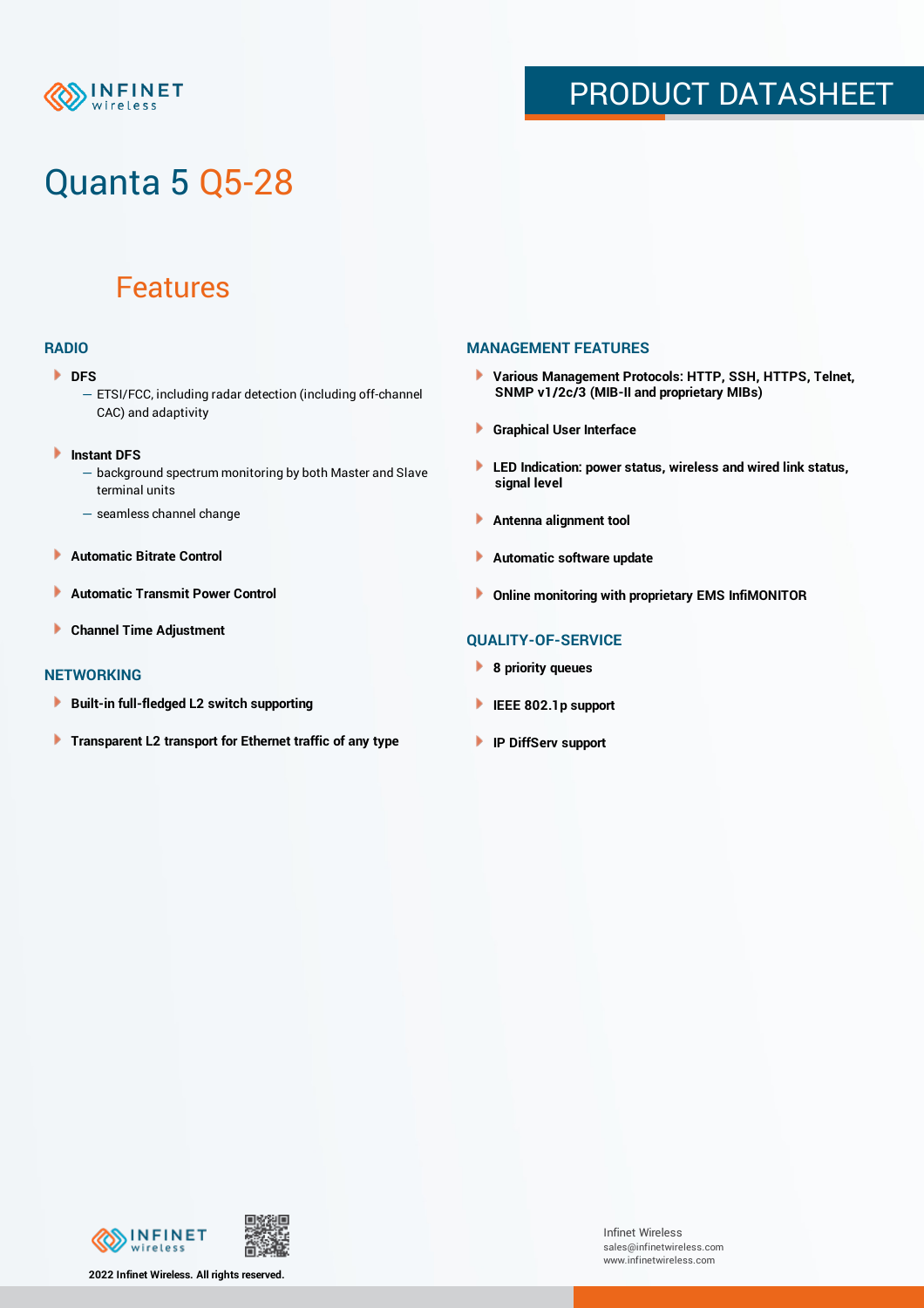

# Quanta 5 Q5-28

### Features

### **ENVIRONMENTAL**

- **Outdoor Units:**
	- operating temperature range –40..+60 °С, (can be extended to -55..+60 °С, models with "t" index in PN), 100% humidity, condensing
	- IP66/IP67 compliant water and dust protection
- **Indoor Unit: 0..+40 °C, 95% humidity, non-condensing**

### **SECURITY FEATURES**

- **Storm/flood protection**
- **Password protection**
- × **Secure command-line access via SSH protocol**

#### **MAC**

**VLAN, 802.1ad DVLAN Q-in-Q (pending), 802.1Q (pending)**

### **STANDARD COMPLIANCE**

#### **Safety:**

- EN/IEC 62368-1:2014, UL 62368-1:2014
- **Radio:** — EN 301 893 v.2.1.1, EN 302 502, v.2.1.1, FCC part 15.407
- **EMC:** — ETSI EN 301 489-1, ETSI EN 301 489-17, FCC Part 15 Class B

#### **RoHS:**

— RoHS3 Directive 2015/863/EU (pending)